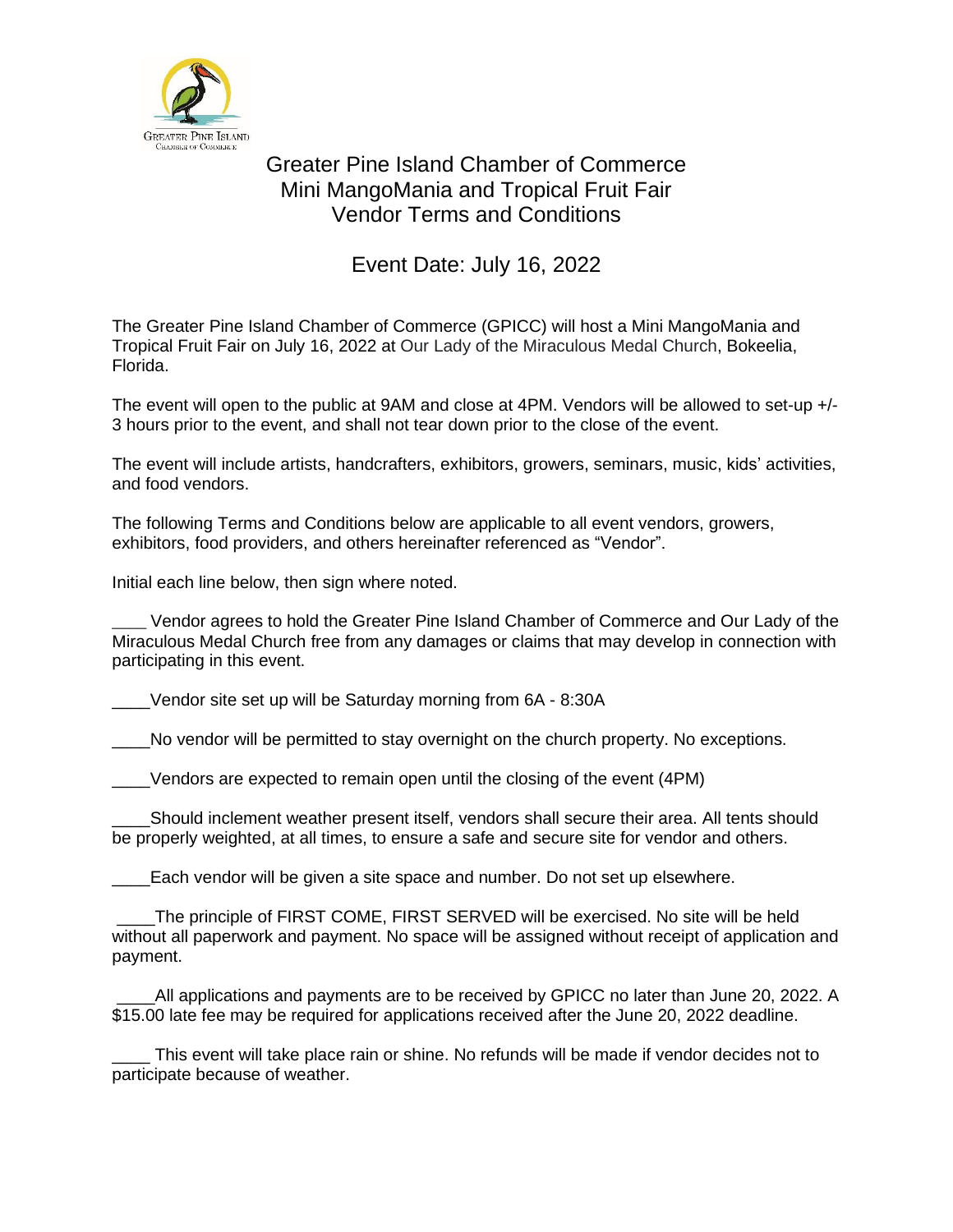\_\_\_\_ Outdoor vendors must supply their own tents, tables, chairs, extinguishers, weights, etc.

Vendors requiring electricity must provide their own generators and power cords. Generators should be quiet running so as not to disturb other vendors or the event.

\_\_\_\_The Greater Pine Island Chamber of Commerce will not be responsible for vendors compliance with, including the collection or reporting of, State Sales Tax Laws or Department of Health regulations. But doing so is required of each vendor as applicable.

\_\_\_\_ Vendors are expected to pick up after themselves and take their trash with them.

Vendors will be required to park "off premises" in the provided/designated area during the event.

\_\_\_\_ No vendor is permitted to remove any item not belonging to them from the property.

\_\_\_\_Sales of any alcoholic beverage, of any type, is limited to the Greater Pine Island Chamber of Commerce. No other vendor will be allowed to sell alcohol.

\*\*\*Please read and follow these requirements for vendors that are **cooking** on site\*\*\*

THIS WILL BE ENFORCED BY THE PINE ISLAND FIRE DEPARTMENT

- If using a tent, it must be tagged to show flame resistance.
- Fire extinguishers must be readily available with a rating at a minimum of 2A40BC and a current inspection tag on site.
- Inspections may be conducted at any time before or during the event.
- These inspections will not be performed by the Greater Pine Island Chamber of Commerce but by the Pine Island Fire and other departments.
- Without proper equipment and protection participation may be denied.

I have read the contained Terms and Conditions and agree to abide by them:

Signature \_\_\_\_\_\_\_\_\_\_\_\_\_\_\_\_\_\_\_\_\_\_\_\_\_\_\_\_\_\_\_\_\_\_\_\_\_\_\_\_\_\_\_\_\_\_\_\_

Thank you

Greater Pine Island Chamber of Commerce P.O. Box 325 Matlacha FL 33993